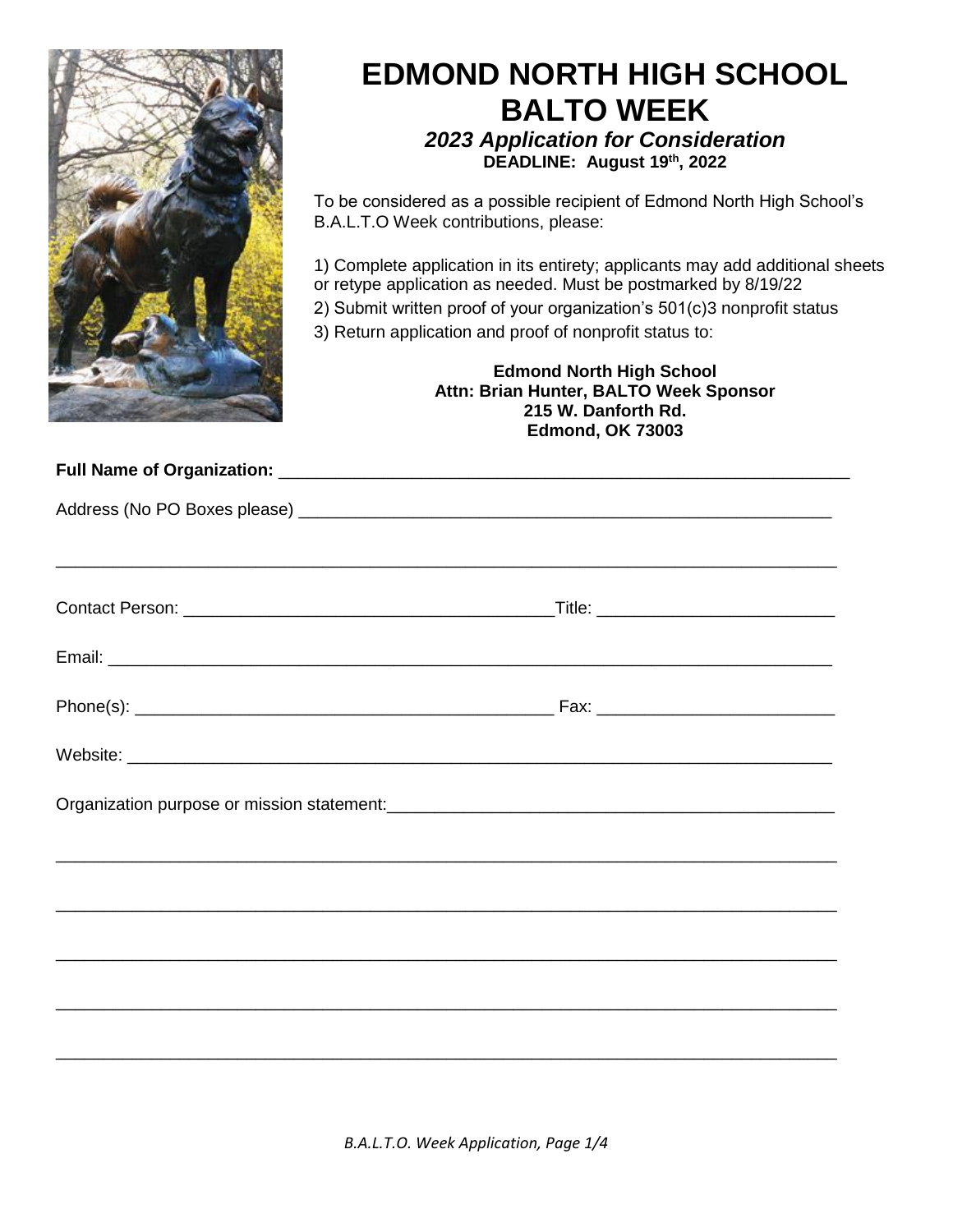| In what year was your organization founded? __________________                                                                                                                                                                                                                                                                                                                                                                                                                          |
|-----------------------------------------------------------------------------------------------------------------------------------------------------------------------------------------------------------------------------------------------------------------------------------------------------------------------------------------------------------------------------------------------------------------------------------------------------------------------------------------|
| Approximately how many Oklahomans does your organization help each year?                                                                                                                                                                                                                                                                                                                                                                                                                |
|                                                                                                                                                                                                                                                                                                                                                                                                                                                                                         |
| Note: The Edmond Public School District does not discriminate on the basis of race, color, national origin, gender, age,<br>disability in admission to its programs, services or activities, in access to them, in treatment of individuals, or in any aspect of<br>their operations. The Edmond Public School District also does not discriminate in its hiring or employment practices. BALTO<br>Week does not traditionally accept faith-based recipients as we are a public school. |
| Current Annual Budget: \$                                                                                                                                                                                                                                                                                                                                                                                                                                                               |
| What percentage of your annual budget is allocated to:                                                                                                                                                                                                                                                                                                                                                                                                                                  |
| Research/Education: ___________________                                                                                                                                                                                                                                                                                                                                                                                                                                                 |
| Salaries/Admin: ___________________                                                                                                                                                                                                                                                                                                                                                                                                                                                     |
| Advertising/Marketing: _____________                                                                                                                                                                                                                                                                                                                                                                                                                                                    |
| Operations/Events: __________________                                                                                                                                                                                                                                                                                                                                                                                                                                                   |
|                                                                                                                                                                                                                                                                                                                                                                                                                                                                                         |
| Has your organization previously received a donation from any of the following?                                                                                                                                                                                                                                                                                                                                                                                                         |
| Edmond North's BALTO Week: NO / YES, Year: ____________                                                                                                                                                                                                                                                                                                                                                                                                                                 |
| Edmond Memorial's SWINE Week: NO / YES, Year: ____________                                                                                                                                                                                                                                                                                                                                                                                                                              |
| Edmond Santa Fe's DWDW Week: NO / YES, Year: ____________                                                                                                                                                                                                                                                                                                                                                                                                                               |
| Deer Creek's WWF Week NO / YES, Year: _____________                                                                                                                                                                                                                                                                                                                                                                                                                                     |
| Are you directly affiliated with a national charity? NO / YES                                                                                                                                                                                                                                                                                                                                                                                                                           |
|                                                                                                                                                                                                                                                                                                                                                                                                                                                                                         |
| If chosen as the BALTO Week recipient, for what will the donated funds be used? (Please be specific)                                                                                                                                                                                                                                                                                                                                                                                    |
|                                                                                                                                                                                                                                                                                                                                                                                                                                                                                         |

\_\_\_\_\_\_\_\_\_\_\_\_\_\_\_\_\_\_\_\_\_\_\_\_\_\_\_\_\_\_\_\_\_\_\_\_\_\_\_\_\_\_\_\_\_\_\_\_\_\_\_\_\_\_\_\_\_\_\_\_\_\_\_\_\_\_\_\_\_\_\_\_\_\_\_\_\_\_\_\_\_\_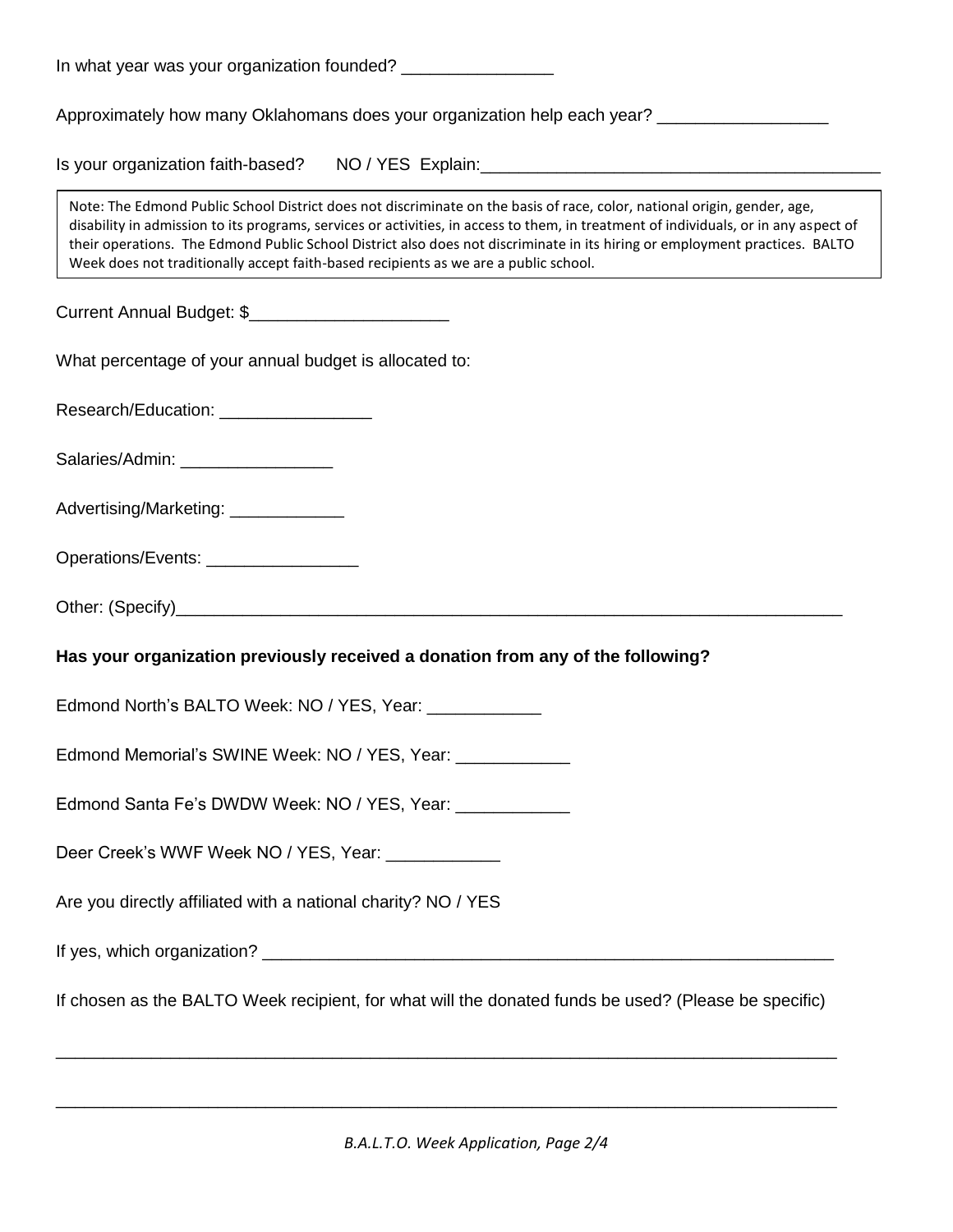The students involved with BALTO Week like to interact with the recipient. If chosen, how can your

\_\_\_\_\_\_\_\_\_\_\_\_\_\_\_\_\_\_\_\_\_\_\_\_\_\_\_\_\_\_\_\_\_\_\_\_\_\_\_\_\_\_\_\_\_\_\_\_\_\_\_\_\_\_\_\_\_\_\_\_\_\_\_\_\_\_\_\_\_\_\_\_\_\_\_\_\_\_\_\_\_\_

\_\_\_\_\_\_\_\_\_\_\_\_\_\_\_\_\_\_\_\_\_\_\_\_\_\_\_\_\_\_\_\_\_\_\_\_\_\_\_\_\_\_\_\_\_\_\_\_\_\_\_\_\_\_\_\_\_\_\_\_\_\_\_\_\_\_\_\_\_\_\_\_\_\_\_\_\_\_\_\_\_\_

\_\_\_\_\_\_\_\_\_\_\_\_\_\_\_\_\_\_\_\_\_\_\_\_\_\_\_\_\_\_\_\_\_\_\_\_\_\_\_\_\_\_\_\_\_\_\_\_\_\_\_\_\_\_\_\_\_\_\_\_\_\_\_\_\_\_\_\_\_\_\_\_\_\_\_\_\_\_\_\_\_\_

\_\_\_\_\_\_\_\_\_\_\_\_\_\_\_\_\_\_\_\_\_\_\_\_\_\_\_\_\_\_\_\_\_\_\_\_\_\_\_\_\_\_\_\_\_\_\_\_\_\_\_\_\_\_\_\_\_\_\_\_\_\_\_\_\_\_\_\_\_\_\_\_\_\_\_\_\_\_\_\_\_\_

\_\_\_\_\_\_\_\_\_\_\_\_\_\_\_\_\_\_\_\_\_\_\_\_\_\_\_\_\_\_\_\_\_\_\_\_\_\_\_\_\_\_\_\_\_\_\_\_\_\_\_\_\_\_\_\_\_\_\_\_\_\_\_\_\_\_\_\_\_\_\_\_\_\_\_\_\_\_\_\_\_\_

\_\_\_\_\_\_\_\_\_\_\_\_\_\_\_\_\_\_\_\_\_\_\_\_\_\_\_\_\_\_\_\_\_\_\_\_\_\_\_\_\_\_\_\_\_\_\_\_\_\_\_\_\_\_\_\_\_\_\_\_\_\_\_\_\_\_\_\_\_\_\_\_\_\_\_\_\_\_\_\_\_\_

\_\_\_\_\_\_\_\_\_\_\_\_\_\_\_\_\_\_\_\_\_\_\_\_\_\_\_\_\_\_\_\_\_\_\_\_\_\_\_\_\_\_\_\_\_\_\_\_\_\_\_\_\_\_\_\_\_\_\_\_\_\_\_\_\_\_\_\_\_\_\_\_\_\_\_\_\_\_\_\_\_\_

organization involve the students of Edmond North before, during or after BALTO Week?

*Throughout June—August of the summer preceding BALTO Week, the student chairmen will conduct interviews and complete research on all qualified organizations. Please note that all valid applications received by the deadline will be accepted, but not every organization may receive an interview.*

*Once the application deadline has passed, the BALTO student chairmen and sponsor will select no more than three charities as finalists to make a presentation to Edmond North's Student Council Leadership class. If selected as a finalist, your organization will*  be notified no later than September 23<sup>rd</sup>, and you will need to schedule a presentation time with the BALTO student chairmen. All *presentations will occur at Edmond North High School from 2:00-3:00 pm on the agreed upon day. Each finalist organization can bring up to 5 presenters, and each is encouraged to bring visuals, handouts, supplementary information, etc. to help us learn more about you. (Please do not bring food or drinks.)* 

*The BALTO Week recipient will be chosen by the BALTO selection committee (which includes the student chairmen, the student council sponsor, and the principal) after all presentations are complete. The selected organization will be notified no later than October 7 th. At that time, additional meetings will be scheduled. The selected organization must be willing to receive considerable media attention and provide press quotes, interviews, logos, photos, videos, as well as personal stories from staff, volunteers and clients. The organization must also provide a presence or representative at all BALTO Week events, make speeches at assemblies, and assist with promotion when possible. BALTO Week will be held February 13th—17 th , 2023.* 

*I, the undersigned, have read and understand the above information and agree to the terms. I understand BALTO Week is a student-run event and that the organization I represent will be consulted on some, but not all, fundraising event strategies and logistics.* 

Signature of Applicant Date Date Date

Printed Name

\_\_\_\_\_\_\_\_\_\_\_\_\_\_\_\_\_\_\_\_\_\_\_\_\_\_\_\_\_\_\_\_\_\_\_\_\_

*\_\_\_\_\_\_\_\_\_\_\_\_\_\_\_\_\_\_\_\_\_\_\_\_\_\_\_\_\_\_\_\_\_\_\_\_\_ \_\_\_\_\_\_\_\_\_\_\_\_\_\_\_\_\_\_\_\_\_\_\_\_\_\_\_\_\_\_\_\_\_\_\_\_\_* 

# APPLICATION IS DUE BY AUGUST 19th, 2022

*B.A.L.T.O. Week Application, Page 3/4*